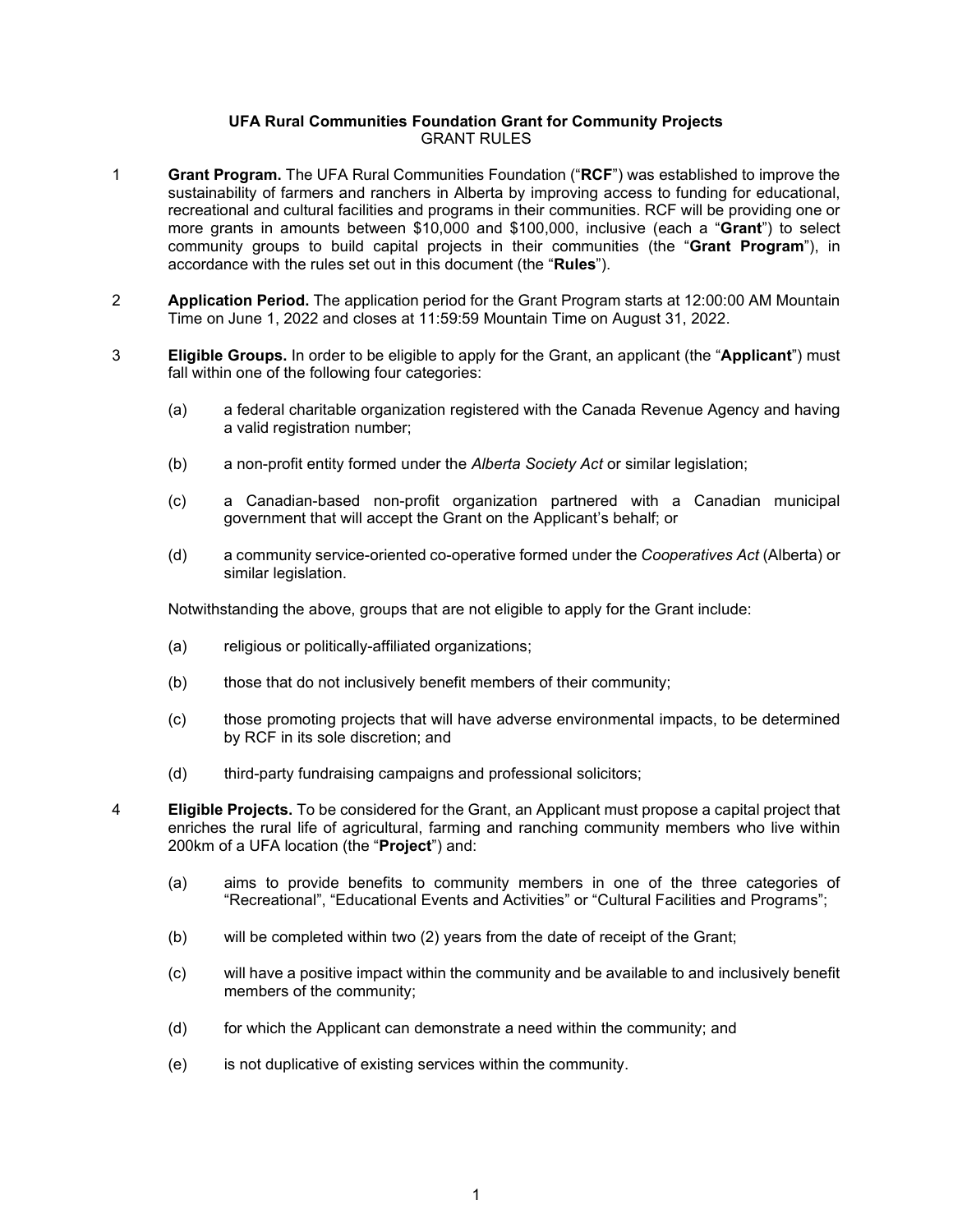Proposed Projects located in communities that have been awarded significant funding from RCF in the previous five (5) years may be excluded.

- 5 **How to Apply.** To make an application for a Grant (an "**Application**"), at least three (3) individuals who have reached the age of majority in their province of residence (the "**Project Leaders**") must complete the Grant Program application form on behalf of the Applicant. The application form may be found on on-line at www.RCFUFA.com (the "**Grant Website**"). The application form requires contact information of the Project Leaders, type of community group, amount of funding requested, and a description of the Project and associated expenses. Applicants may submit the completed application form: (i) through the Grant Website; (ii) via mail to UFA RCF, 700, 2838 Richard Road SW, Calgary, Alberta, T3E 6L2; or (iv) via e-mail to info@rcfufa.com. Applications must be received by RCF on or before 11:59:59 on August 31, 2022 (the "**Application Period Closing Date**") to be considered. Late Applications will not be considered. Limit of one (1) Application per Applicant. Applications may not be updated or revised once submitted. In the event that an Applicant makes an Application not in compliance with these Rules or the instructions in the application form, and/or has submitted more than one (1) Application, the Applicant will be disqualified and all of the Applications submitted by the Applicant will be disqualified.
- 6 **The Selection Process.** The grants team of RCF will select one or more Applicants to receive a Grant (each a "**Grant Recipient**") based on conformity with Applicant and Project eligibility criteria in Sections 3 and 4, and overall quality and community impact of the Project, as judged by RCF in its sole discretion. RCF reserves the right to provide Grants in lesser amounts than the amount of funding requested in an Application. Grant Recipients will be announced the week of October 17, 2022.
- 7 **Conditions of Grant.** The Grant will be issued in the form of a cheque made payable to the Grant Recipient. RCF will determine the appropriate recipient of this cheque. Each Grant must be accepted "as is", and may not be exchanged, bartered, sold, raffled, substituted or transferred, except at the sole discretion of RCF. As a condition precedent to the receipt of the Grant, the Applicant must execute a Grant Agreement, under which the Applicant agrees, among other things, to: (i) recognize RCF's sponsorship of the Applicant as set out in Section 8 of these Rules; (ii) acknowledge their compliance with Section 9 of these Rules; and (iii) release RCF and its affiliates and their respective shareholders, directors, officers, members, employees, agents, representatives, successors and assigns from any liability in connection with this Grant Program. The Grant Agreement must be returned within the time period specified in the Grant Agreement, or the Grant will be forfeited. RCF may also require the Grant Recipient to provide documentation, satisfactory to RCF in its sole discretion, confirming its eligibility under Section 3 of these Rules (for example, by providing proof of governmental registration or articles of incorporation). Failure to provide such documentation in a timely manner may also result in forfeiture of the Grant. Provision of Grants will be arranged through RCF within thirty (30) days of receipt of the duly completed Grant Agreement and any other documentation required by RCF.
- 8 **Sponsorship Recognition.** The Grant Recipient will be required to recognize RCF's sponsorship of the Applicant and Project by: (i) displaying permanent signage to be provided by RCF in, on, or reasonably close to the Project; (ii) including RCF's logos in its promotional materials related to the Project and Applicant's other promotional materials; (iii) inviting RCF representatives to Project events and the official unveiling or launch of the Project; (iv) providing RCF with a "story" of the Project to be promoted on RCF's website; and (v) consenting to RCF's use of its name and Project description in connection with any publicity carried out by or on behalf of RCF with respect to this Grant Program, all without further compensation to the Grant Recipient.
- 9 **Use of Grant.** The Grant Recipient shall use the Grant solely to construct the Project and cover any initial start-up costs of programming. The Grant may not be used for any other purposes, including but not limited to program operating expenses; ongoing program delivery; hosting annual events/conferences; advertising or marketing costs; travel, accommodations and/or meal expenses; fundraising activities or salaries; debt retirement or emergency funding. The Grant must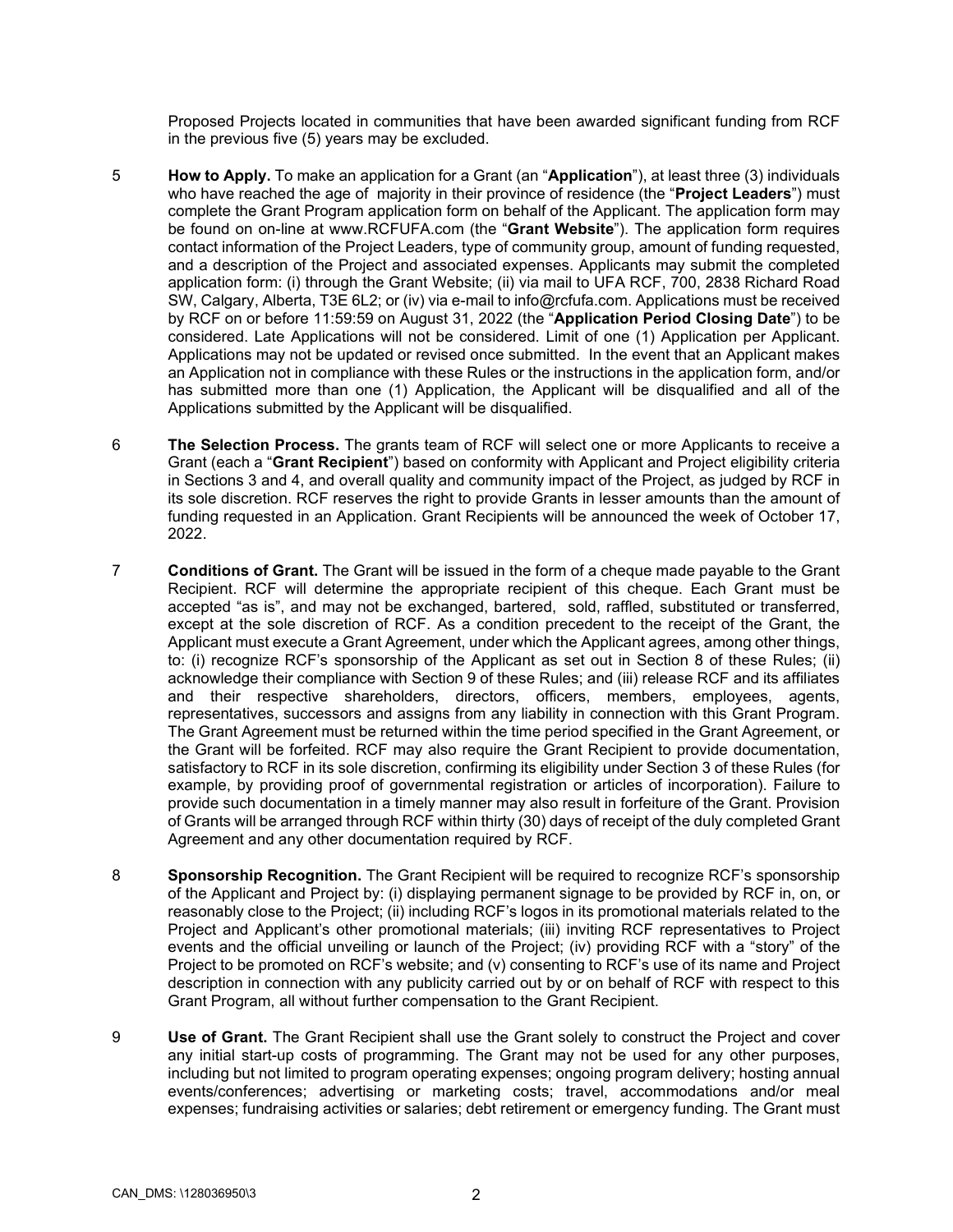be utilized for the Project within two (2) years of receipt. Furthermore, the Grant Recipient shall: (a) comply with all applicable laws in constructing and carrying out the Project; (b) maintain its charitable or non-profit status with the provincial or federal government, if and as applicable; (c) maintain written records and accounts of receipts and expenditures related to the Grant so that RCF can accurately and fairly assess whether the Grant Recipient used the Grant in compliance with this Agreement and applicable laws; (d) not engage in any activity which may in the reasonable opinion of RCF harm or diminish RCF's reputation or expose RCF to any legal risks; and (e) in the event that it receives an inquiry or any other communication regarding an investigation by a governmental or regulatory authority relating to the Grant Program or Grant, promptly notify RCF as to the existence and nature of inquiry and the proposed response, and provide RCF with a reasonable opportunity to consult with it regarding the inquiry and to comment on its response prior to its delivery to the applicable governmental or regulatory authority. If the Grant Recipient fails to comply with any of the foregoing obligations, RCF has the right to revoke the Grant, or any remaining portion thereof, as applicable. RCF may request to audit the records kept by the Grant Recipient directly related to the Project in order to verify the Grant Recipient's compliance with these Rules.

- 10 **General.** By applying for a Grant, the Applicant agrees to comply with these Rules and accept all decisions of RCF with respect to all aspects of the Grant Program (including but not limited to decisions regarding the eligibility or disqualification of Applicants), which are final with no right of appeal. This Grant Program shall be governed by the laws of the Province of Alberta and all federal laws applicable therein, including but not limited to those concerning copyright, plagiarism, trademark, defamation and invasion of privacy. Any Application, which in the sole opinion of RCF, is deemed inappropriate, is inconsistent with the Grant's purpose, image of RCF and/or does not adhere to the Rules or applicable laws, will be disqualified.
- 11 **Disclaimer of Liability.** RCF accepts no responsibility for incomplete, lost, or damaged Applications; or any other loss, damage or claims caused by or resulting from the Grant Program, the application process with respect to the grant Program, or any Grant associated with the Grant Program. Without limiting the generality of the foregoing, RCF will not be liable for: (i) any damage to an Applicant's computer equipment, system, software or any combination thereof, as the result of an Application's submission of an Application; (ii) any failure of the Grant Website; or (iii) any incorrect or inaccurate capture of Application information, technical malfunctions, technical or human error, printing errors, lost or garbled data or transmission, omission, interruption, deletion, defect or failures of any telephone or computer lines or networks, computer equipment, software or any combination thereof.
- 12 **Amendment of Rules.** RCF may amend these Rules or terminate the Application Period or Grant Program at any time without any liability to an Applicant. RCF can substitute at its sole discretion any winning Project which for any reason is disqualified from or unable to participate in any aspect of the Grant Program, as determined by RCF in its sole discretion.
- 13 **RCF Property.** All Applications, once submitted to RCF, become the permanent property of RCF and none will be returned. All Applications and any intellectual property rights therein, including but not limited to copyright, become the sole property of RCF, without compensation to any Applicant. Upon entry, each Applicant waives all moral rights in the Application. Applications may, throughout the Grant Program and thereafter, be distributed, used, reproduced, exhibited, donated, sold and/or displayed by RCF on its website or in a UFA location, which rights are granted by an Applicant to RCF upon submission of its Application, all without notice or compensation to Applicant. No correspondence will be entered into except with potential Grant Recipients after the Application Period Closing Date.
- 14 **Privacy.** Personal information of Project Leaders contained in the Application is being collected by RCF for the purpose of administering the Grant Program. Such personal information will not be used for any other purpose, or disclosed to any third party without consent of the Project Leader providing such personal information. By submitting an Application, each Project Leader consents